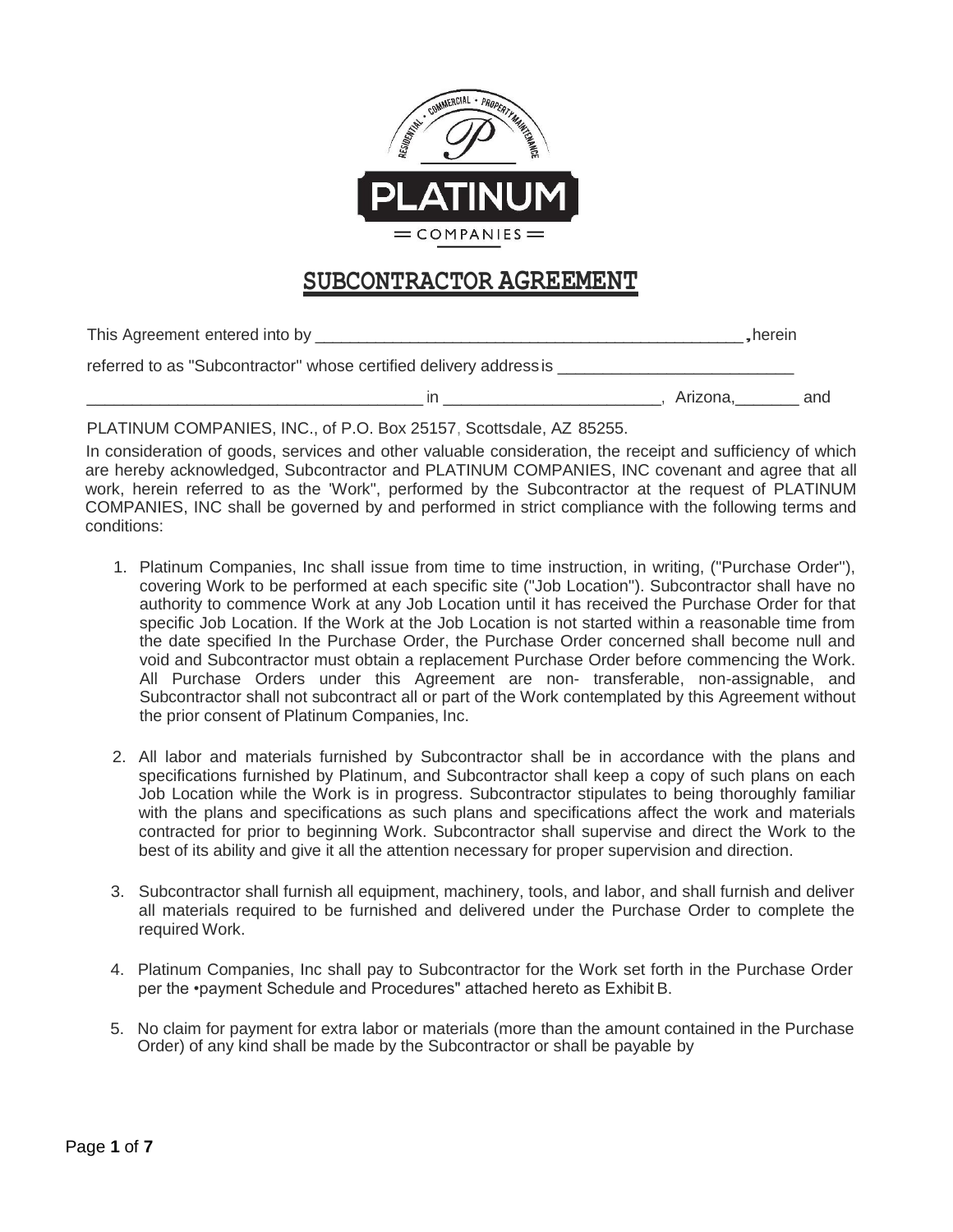Platinum Companies, Inc. unless the same be performed or furnished pursuant to an agreement executed by both Platinum Companies, Inc. and the Subcontractor.

- 6. No payments shall be due under this Agreement until the following conditions are met: (i) Platinum Companies, Inc certifies specifically that all Work performed under a particular Purchase Order has been completed satisfactorily, (ii) Subcontractor delivers a full and complete release of all liens for materials and labor furnished in connection with the Work that is the subject of the particular Purchase Order, and {iii) Subcontractor furnishes current insurance certificates for Workers' Compensation, General Liability, Auto, and Umbrella Liability coverage (see attached Exhibit A). At least two weeks prior to the expiration, cancellation or termination of any policy required by this agreement, Subcontractor must give to Contractor new and replacement certificates of insurance and additional insured endorsements.
- 7. Subcontractor shall comply fully with all rules, regulations and restrictive covenants governing the subdivision in which the Work is performed, including, but not limited to, rules, regulations and restrictions pertaining to (i) established hours and/or days that Work may be performed, (ii) governing storage of materials on the Job Location, and {iii) regulating trash pick-up and waste collection at the Job Location. Any fines levied by municipality or association for noncompliance to applicable standards shall be paid by Subcontractor or deducted from payment by Platinum Companies, Inc.
- 8. Subcontractor shall continually perform in a professional manner the Work prescribed under this Agreement and any Purchase Order, and at a pace consistent with Platinum Companies, Inc. completion schedule. In the event Subcontractor shall not substantially so perform in a continuous manner and if Subcontractor shall fail to do so for three (3) days after written notice from Platinum Companies, Inc, then Platinum Companies, Inc. shall have the right to terminate the service of the Subcontractor and replace the Subcontractor on the Job Location.
- 9. Subcontractor shall clean the Job Location dally. Upon completion of each stage covered by a Purchase Order, Subcontractor must remove all of Subcontractor's materials, and if materials are furnished by Platinum Companies, Inc., Subcontractor shall move all usable materials designated by Platinum Companies, Inc. to a location designated by Platinum Companies, Inc. All clean-up refuse shall be placed in receptacles or locations provided or designated by Platinum Companies, Inc. In the event the Subcontractor does not perform this clean-up operation to Platinum Companies, Inc. satisfaction, Platinum Companies, Inc. may, after seventy-two (72) hours written notice to the Subcontractor, perform the clean-up operations and charge the Subcontractor with the costs thereof, plus ten (10%) percent and deduct the same from the payments due the Subcontractor.
- 10.Subcontractor, in performance of the Work covered hereby, is an independent contractor and shall have the sole discretion in the control and performance of the Work, save and except that the Work must be performed in accordance with the plans and specifications as provided by Platinum Companies, Inc. This Agreement is a lump sum contract. Subcontractor shall be solely responsible for withholding taxes, social security taxes, and state unemployment taxes of Subcontractor's employees.
- 11.Subcontractor shall provide a Certificate of Insurance prior to starting work. Platinum Companies, Inc. shall be added as Additional Insured on each subcontractor GL Policy, verified by a Certificate of Insurance and receipt of the Additional Insured form. Limits on the Subcontractor's General Liability for premise/operation and products/completed operations as well as proof of Workers' Compensation Insurance liability limits and specific requirements are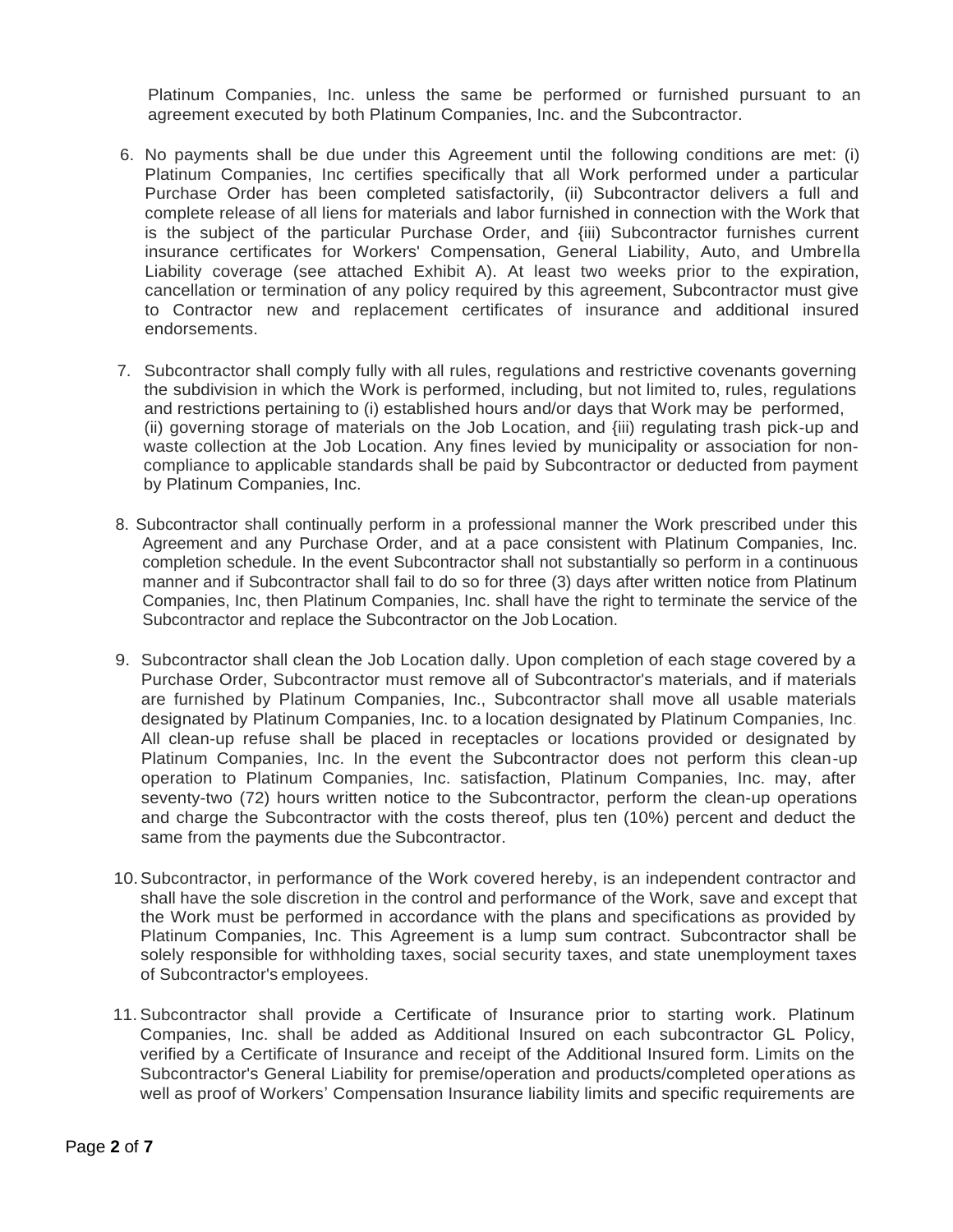as specified under Exhibit "A" attached hereto and will always have a current certificate of insurance on file with Platinum. The Subcontractor shall bear the cost of the insurance.

12.Subcontractor agrees to defend, indemnify, and hold Platinum Companies, Inc. harmless and, if requested by Platinum Companies, Inc., the Owner, their consultants, agents and employees of any of them, from and against any and all claims, suits, losses and liability, including attorneys' fees and litigation expenses, for or on account of injury to or death of persons, including Subcontractor's employees, Subcontractor's subcontractors or their employees, or damage to or destruction of property, or any bond obtained for same, but only to the extent caused, in whole or in part, by any negligent act or omission of Subcontractor, its employees or agents, whether, but not to the extent, caused in part by a party indemnified hereunder.

Subcontractor's indemnification and defense obligations hereunder shall extend to claims occurring after this Agreement is terminated as well as while it is in force and shall continue until it Is finally passed on judicially that all actions against the indemnified parties for such matters which are Indemnified hereunder are fully and finally barred by applicable laws.

- 13.Subcontractor warrants all labor performed and materials furnished shall be free of defect for a period of two (2) years from the date Platinum Companies, Inc. conveys title to Purchaser. If the Subcontractor fails to make timely repairs, Platinum may elect to have the repair work performed by its employees or another contractor and the Subcontractor will reimburse Platinum Companies, Inc. for all costs and expenses incurred for such repairs. To that end, when an inadequate or defective substrate, surface, or underlying basis for your work and workmanship is present prior to installation of material or work to be performed, Platinum Companies should be notified in writing that a specific condition exists that is unacceptable for your work to continue
- 14.Subcontractor shall furnish all warranties and/or guaranties by manufacturers on appliances and equipment.
- 15. Subcontractor acknowledges that Platinum Companies, Inc. reserves the right to employ other contractors to perform its work at each Job Location and that this Agreement does not provide the Subcontractor an exclusive right to perform similar work for Platinum Companies, Inc.
- 16.Subcontractor acknowledges and represents that he has made or will make an on-site inspection of the premises and the work area to be familiar with all conditions which may affect the safety and health of its employees as well as those of its subcontractors. Subcontractor and all of its employees shall follow all applicable safety and health laws and requirements pertaining to its work and the conduct thereof, but not limited to, compliance with all applicable laws, ordinances, rules, regulations, and orders issued by a public authority, whether federal, state or local, including OSHA and any safety measures required by Platinum Companies, Inc. Contractor reserves the right, but not the obligation, to inspect the safety work performance of Subcontractors to ascertain their compliance with these applicable safety provisions. Notwithstanding the foregoing, Subcontractor, as an independent contractor, is solely responsible for controlling the manner and means by which it performs the work pursuant to this agreement. Unless otherwise agreed to by the parties in writing, Subcontractor shall provide all safety equipment, materials, tools, and personal protection equipment necessary to perform the Work in a safe, healthful, and workmanlike manner. Subcontractor shall immediately report to Platinum Companies, Inc. all accidents, occupational injuries, and illness involving its employees or those of its subcontractors, relating to the Work or which cause any injury to a third party or which causes damage to the property of the Owner, Platinum Companies, Inc. or a third party. Subcontractor shall promptly furnish to Platinum Companies, Inc. copies of any worker's compensation report of injury or illness forms filed by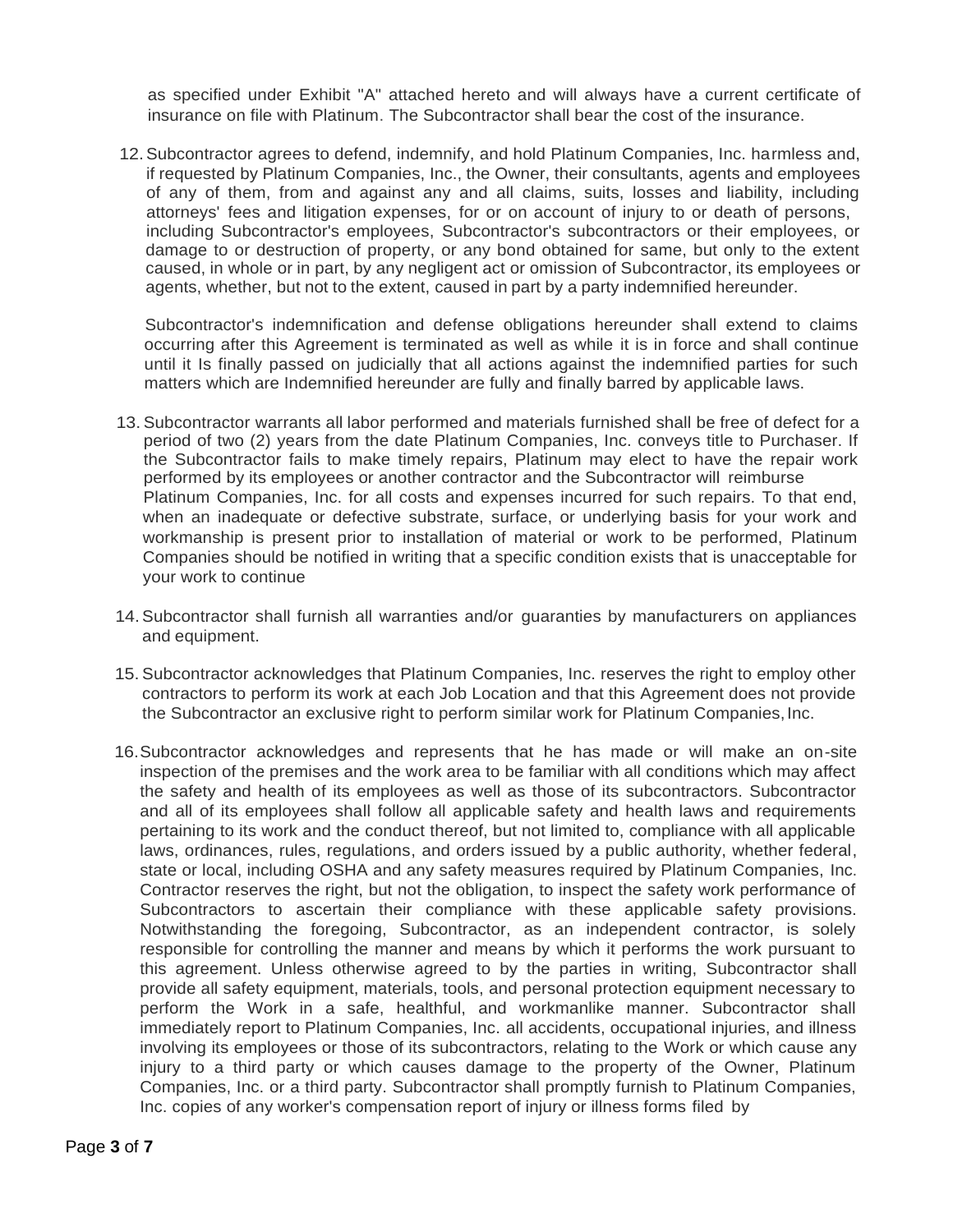any of its employees or those of its subcontractors, and when requested, assist Platinum Companies, Inc. in any investigation it may conduct of any such accident, injury, or illness.

- 17.Platinum Companies, Inc. and Subcontractor hereby agree that any controversy or claim or matters in question arising out of or relating to (i) this Agreement or any Purchase Orders, (ii) any breach thereof, (iii) the transactions reflected in this Agreement, (iv) the performance of the Work which is the subject of this Agreement, or (v) any representations or warranties, express or implied, rerating to the Work, shall be decided by arbitration in accordance with the Construction Industry Arbitration Rules of the American Arbitration Association, and judgment upon the award rendered by the arbitrator{s) may be confirmed, entered and enforced in any court having jurisdiction.
- 1B. Platinum Companies, Inc. or Subcontractor shall pay all reasonable attorneys' fees and costs incurred by the prevailing party: in enforcing the terms and provisions of this Agreement or any Purchase Orders, or in defending any proceeding to which Platinum Companies, Inc. or Subcontractor is made a party because of the acts or omissions of the other party.
- 19. AJJ notices, if any, required to be furnished hereunder shall be by personal delivery or, if mailed, by certified mail, return receipt requested, to the addresses of the parties specified herein, and shall be deemed served and effective when deposited into the United States mail postage paid.

IN WITNESS, WHEREOF, the parties hereto have executed this Agreement on this day of

PLATINUM COMPANIES, INC.

 $\overline{\phantom{a}}$  ,  $\overline{\phantom{a}}$  ,  $\overline{\phantom{a}}$ 

(Subcontractor)

By: Stephanie Fox

Its: President

 $\blacksquare$ 

By: \_\_\_\_\_\_\_\_\_\_\_\_\_\_\_\_\_\_\_\_\_\_\_\_\_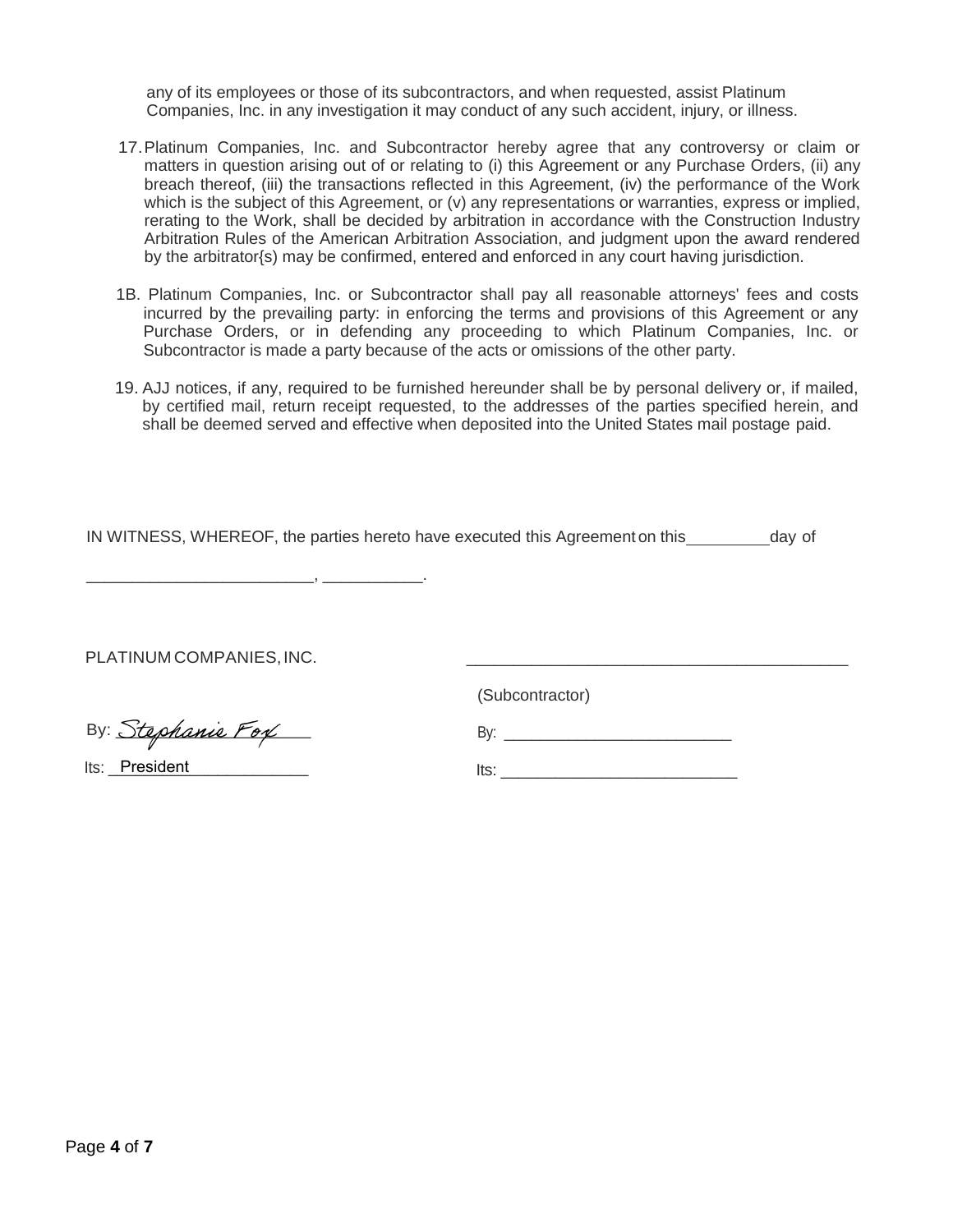## **Subcontractor Insurance Questionnaire**

Subcontractor General and Excess Liability Insurance Coverage Supplemental Checklist and Certification.

Subcontractor Name \_\_\_\_\_\_\_\_\_\_\_\_\_\_\_\_\_\_\_\_\_\_\_\_\_\_\_

Date Certificate Issued \_\_\_\_\_\_\_\_\_\_\_\_\_\_\_\_\_\_\_\_

Please have your insurance representative mark this form as a supplement to the Acord certificated as to coverage for the exposure listed.

#### General Liability Insurance

Insurance carrier is an admitted carrier? Yes  $\Box$  No  $\Box$ 

| <b>Coverage does include:</b>                                                                               | <b>Yes</b> | No |  |
|-------------------------------------------------------------------------------------------------------------|------------|----|--|
| 1. A Per Project Aggregate                                                                                  |            |    |  |
| 2. The General Contractor and its Owner/Client as<br>Additional Insured (CG 20 10 07/04)                    |            |    |  |
| 3. The General Contractor and its Owner/Client as<br>Additional Insured for Completed Operations (CG 20 37) |            |    |  |
| 4. Primary and Non-Contributory wording                                                                     |            |    |  |
| 5. A Subrogation Waiver                                                                                     |            |    |  |
| 6. Defense Costs outside of policy limits                                                                   |            |    |  |
| 7. Mold                                                                                                     |            |    |  |
| 8. EIFS                                                                                                     |            |    |  |
| 9. Subsidence                                                                                               |            |    |  |
| <b>IO.</b> Punitive Damages                                                                                 |            |    |  |
| 11. Water Intrusion                                                                                         |            |    |  |
| 12. Blanket Contractual Liability                                                                           |            |    |  |
| 13. Multi-Residential Exclusion:                                                                            |            |    |  |
| Single Family / Tract Homes                                                                                 |            |    |  |
| Apartments                                                                                                  |            |    |  |
| Condos                                                                                                      |            |    |  |
| Townhouses                                                                                                  |            |    |  |
| Dormitories                                                                                                 |            |    |  |
| <b>Assisted Living</b>                                                                                      |            |    |  |
| <b>Nursing Homes</b>                                                                                        |            |    |  |
| Hotels                                                                                                      |            |    |  |
| 14. Prior Work Exclusion                                                                                    |            |    |  |
| 15. Construction Defect Exclusion                                                                           |            |    |  |
| I 6. Montrose/ Know and Continuous Loss Exclusion                                                           |            |    |  |
| 17. Action Over Exclusion                                                                                   |            |    |  |

#### **Umbrella {Excess) Liability Insurance**

| <b>Coverage Does Include:</b>                                                                                                                   | Y es                |
|-------------------------------------------------------------------------------------------------------------------------------------------------|---------------------|
| Your policy is "Following Form" to the insured General Liability<br>Policy (meaning no additional exclusions that aren't on the CGL<br>policy). |                     |
| Insurance Company                                                                                                                               | <b>Phone Number</b> |
| <b>Insurance Company Agent Signature</b>                                                                                                        | Date                |
| Subcontractor Company Officer                                                                                                                   | <b>Phone Number</b> |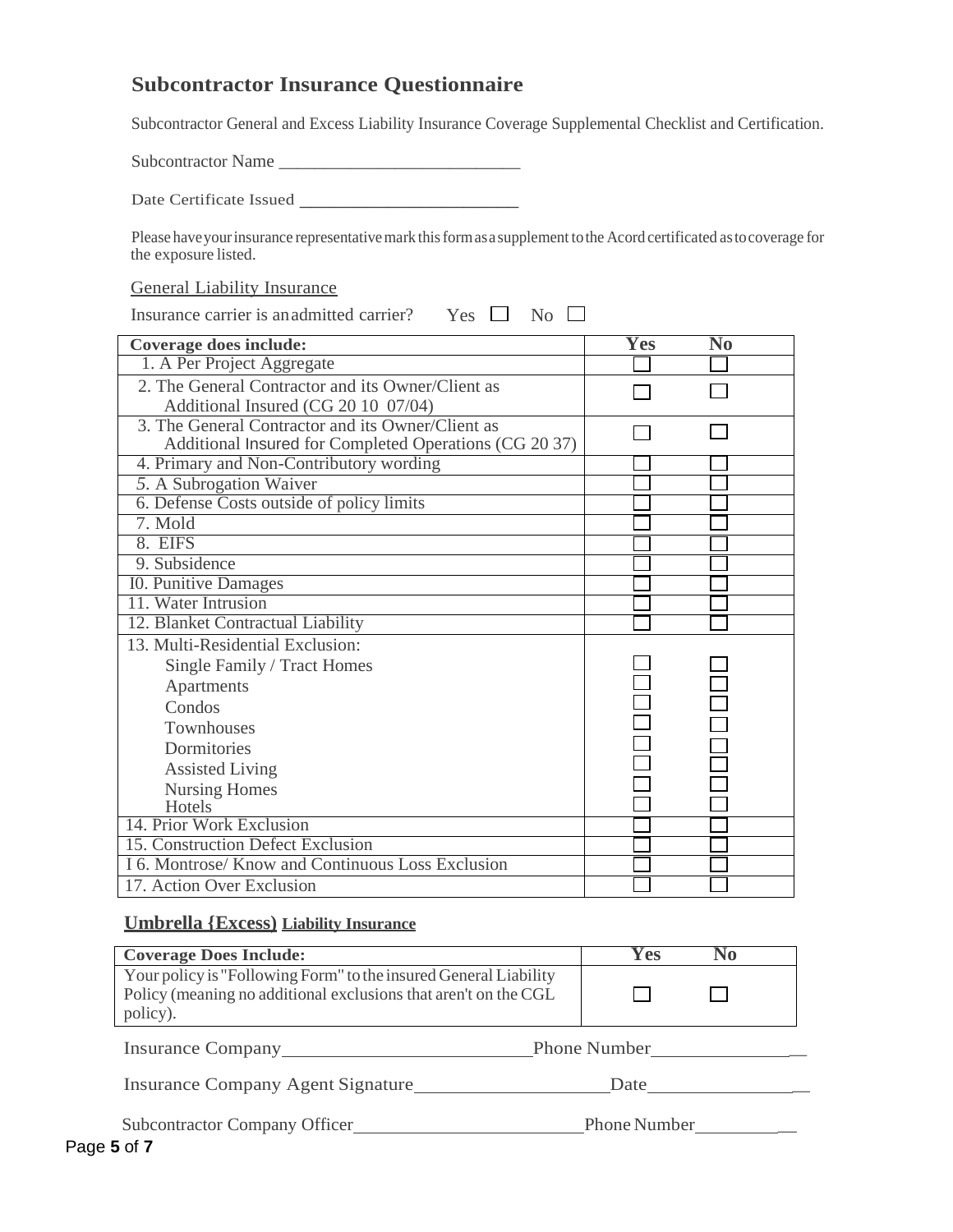# **EXHIBIT "A"**

## INSURANCE REQUIREMENTS

## **MINIMUM SCOPE AND LIMITES OF INSURANCE**

Subcontractor shall provide coverage with limits of liability not less than those stated below. Insurance carrier must maintain an A.M. Best rating of ·A-" or better.

### **Commercial General Liability-OccurrenceForm**

*Policy shall include bodily injury, property damage and broad form contractual liability coverage.*<br>Coneral *Argregate* 

• *GeneralAggregate \$2,000,000*

|           | <u>UUNUN NYYI UYUW</u>                         | VL.OOO.OOO  |
|-----------|------------------------------------------------|-------------|
| $\bullet$ | <b>Products Completed Operations Aggregate</b> | \$2,000,000 |
| $\bullet$ | Personal and Advertising Injury                | \$1,000,000 |
|           | Each Occurrence                                | \$1,000,000 |
|           | Blanket Contractual Liability-written or oral  | \$1,000,000 |

*The policy shall be endorsed to include the following additional insured language: "Platinum Companies, Inc. shall be named* **as** *an additional Insured with respect to General Liability (form(s) must be* **a** *blanket endorsement(s) equivalent of CG2010 0704 AND CG2037 0704) arising out of the activities performed by,* **or***on behalf of the subcontractor. All rights of subrogation against Platinum Companies, Inc. its directors, officers, employees, and agents Is waived where permitted by law for the General Liability and Workers Compensation. Coverage shall be primary and non-contributory. No exclusionary language or limitations relating to* **new**  *residential or commercial construction."*

*ThePolicy/Certificateshall provide* **a** *waiver* **of***subrogation infavor* of*Platinum Companies, Inc. for losses arising from work performed by the subcontractor.*

### **Automobile Liability**

*Bodily Injury and Property Damage for any owned, hired* and/or *non-owned vehicles used in the performance* of *this contract.*

• *CombinedSingleLimit \$1,000,000*

*Statutory*

*Policy shall contain* a*waiver of subrogation in favor of Platinum Companies, Inc. far losses arising from work performed by the subcontractor AND Platinum Companies, Inc. named as additional insured.*

## **Umbrella Liability**

*Bodily Injury andProperty Damageandpersonalandadvertising injurywith,thesameterms and conditions* as *the policies previously mentioned.*

• *CombinedSingleLimit \$1,000,000* **Workers' Compensation and Employers' Liability** • *Workers Compensation*

| <b>Employers Liability</b> | \$1,000,000 |
|----------------------------|-------------|
| Each Accident              | \$1,000,000 |
| Disease-each employee      | \$1,000,000 |
| Disease-Policy Limit       | \$1,000,000 |
|                            |             |

*Policy shall contain* a *waiver of subrogation in favor of Platinum Companies, Inc. for losses arising from* work *performed by the subcontractor.*

PleasehaveyourinsurancerepresentativemarktheattachedSUBCONTRACTOR INSURANCE QUESTIONNAIRE asasupplementtotheAcordcertificatedastocoveragefortheexposurelisted

## **All certificates of Insurance must be updated annually on renewal of policy.**